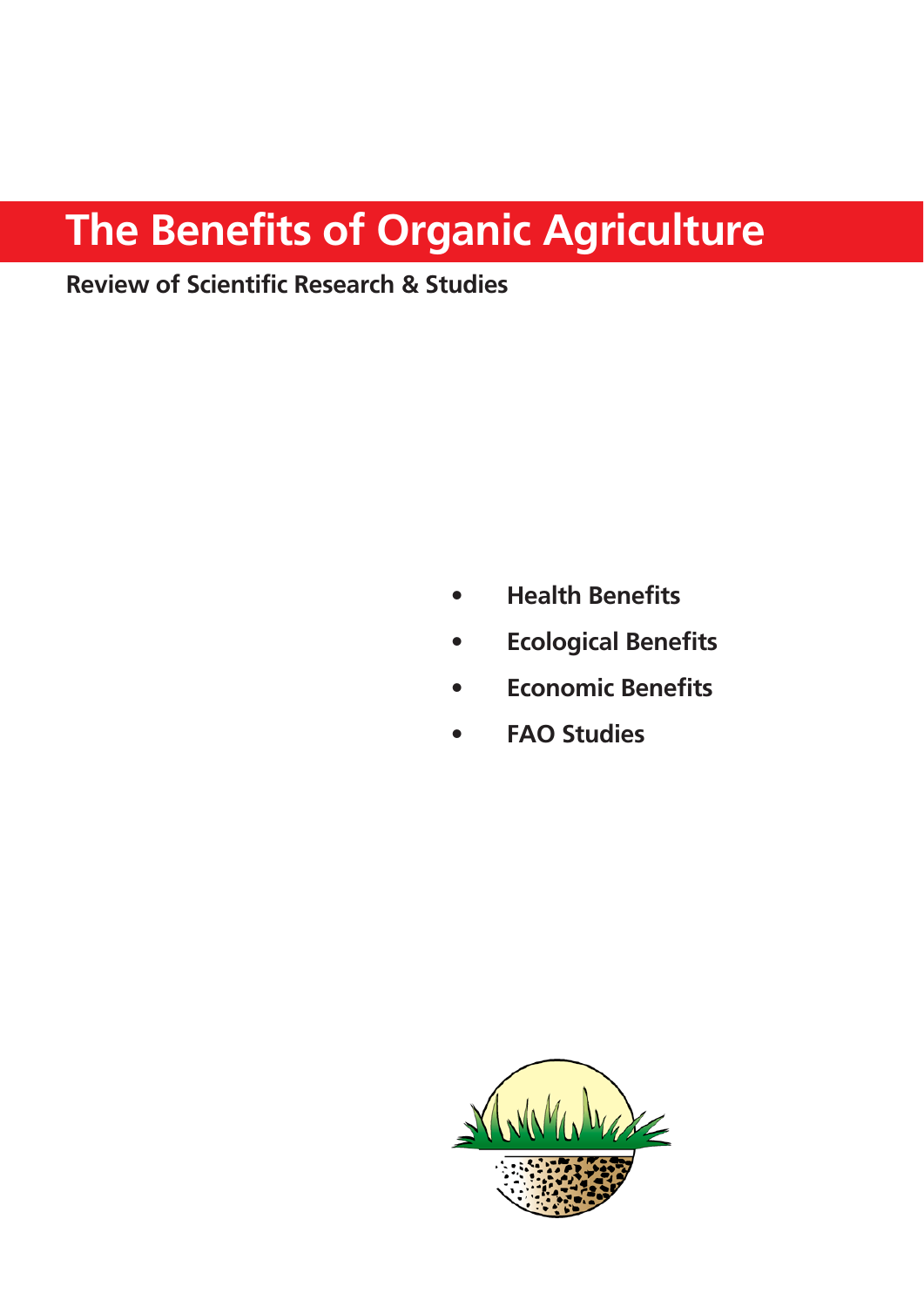A recent American study showed that organic production increases antioxidant levels by an average of 30% and in some cases by as much as 50%. It found that organic fruit, has on average, higher antioxidant and polyphenol content and that organic apples show higher organoleptic quality.<sup>2</sup>

The largest study ever conducted on the nutritional value of organic food was carried out in Europe and completed in 2007. It found that organic milk has 60- 80% more nutrients in the summer than conventional milk, and 50-60% more in the winter. Organic milk has higher levels of vitamin E than milk from conventionally reared cows, and organic cheese can have twice as many nutrients as conventional cheese. Organic tomatoes, wheat, potatoes, cabbage and onions have 20-40% more antioxidants than their conventional counterparts, and organic spinach and cabbage contain more minerals (zinc, iron and copper) than conventional spinach and cabbage. 1

A ten year study carried out at the University of California compared organic and non-organic tomatoes and found that the organic tomatoes had twice the quantity of antioxidants (flavonoids) which help to protect against high blood pressure, thus reducing heart disease and strokes. The study found that flavonoids quercetin and kaempferol were, on average, 79% to 97% higher respectively. 3

A study commissioned by The Soil Association in the UK reviewed over 400 scientific papers which found organic food contained higher levels of Vitamin C, minerals and trace elements like calcium, magnesium, iron and chromium. 4

Three independent European research projects revealed that organic tomatoes, peaches and processed apples all had higher nutritional quality than their non-organic counterparts. 5

Another three-year study undertaken in the UK showed that a pint of organic milk contains on average 68% more total Omega-3 fatty acids than nonorganic milk and has a ratio of Omega-6 to Omerga-3 acids beneficial to health. 6

entist.com/article/dn6844.html. <sup>4</sup> Soil Association, UK, commissioned an independent nutritionist to review over 400 scientific papers. See Organic farming, food quality

and human health, A review of the evidence, Soil Association, 2001. 5 **Three Independent European research projects** completed in March 2007.

See http:/orgprints.org/view/projects/int\_conf\_2007qlif\_2\_food\_quality\_and\_safety.html 6 The University of Liverpool and Glasgow carried out a 3 year study, published in 2006 in the Journal of Dairy Science. See Journal of

And still another research study in the UK confirmed that organically reared cows, which eat high levels of fresh grass, clover pasture and grass clover silage, produced milk that contains higher levels of Omega-3 essential fatty acids.

Dairy Science, 89: 1938-1950. The University of Aberdeen and the Institute of Grassland and Environmental Research conducted a similar study which confirmed that organically reared cows, which eat high levels of fresh grass, clover pasture and grass clover silage, produced milk that contains higher levels of omega 3 essential fatty acids.

**Written for Vottunarstofan Tún ehf. by Sandra B. Jónsdóttir @ Vottunarstofan Tún ehf. - Version 2011-03-07** 

## **Inngangur** *Icelandic Introduction*

*Á síðustu árum hefur orðið mikil vitundarvakning meðal vísindamanna, vísindastofnana, bænda og matvælaframleiðenda almennt um mikilvægi aukinna grunnrannsókna á lífrænum aðferðum. Í kjölfar þessa hafa stjórnvöld og fjölþjóðastofnanir varið auknum fjármunum til slíkra rannsókna, með þeim árangri að nú má finna umtalsverð gögn um vísindalegar rannsóknir, ræktunartilraunir og samanburðarrannsóknir á lífrænum aðferðum.* 

*Um skeið hefur Sandra B. Jónsdóttir ritað og uppfært fyrir Vottunarstofuna Tún ehf. skjal með samantekt um nokkrar merkustu niðurstöður þessara rannsókna á lífrænum aðferðum.* 

*Þann 7. mars 2011 verður haldinn stofnfundur samtaka neytenda lífrænna afurða. Í tilefni af þeim merku tímamótum í sögu lífrænnar þróunar á Íslandi ákvað Vottunarstofan Tún að færa samtökunum að gjöf sérprentun á þessu yfirlitsriti um hin fjölþættu gæði sem lífrænar aðferðir færa neytendum og umhverfi þeirra.* 

*Um leið og Tún óskar hinum nýju samtökum velfarnaðar er þess vænst að félagsmenn þeirra gefi sér tóm til að kynna sér efni þessa rits og safna sér þannig í sarpinn fyrir upplýsta rökræðu um gildi lífrænna aðferða.*

## **Health Benefits**

**Nutritional comparisons between conventional and**  $\alpha$  organic food have not been available until recently **labbb** when studies from Europe and America have shown **koo k convincingly that organic food has higher nutritional k** value than conventional food. The reason is because **dg\Vc^X V\g^XjaijgZ [dXjhZh dc hd^a ]ZVai] " VcY**  $\Sigma$  healthy soil produces healthy food. Organic growing **bZi]dYh bVm^b^hZ i]Z cjig^Zci YZch^in ^c hd^ai]gdj\] juse of natural fertilisers, crop rotation and limited the**  $i$  use of pesticides, making food grown from organic  $\frac{1}{2}$  **rich soils higher in vitamin and mineral content.** 

the environmental and nutritional value of organic food. The project numerous sites in the EU, including a 725 acre farm attached to Newcastle University, UK, which were divided into organic and non-organic growing sites and the resulting milk, fruits and vegetables were analysed. It is the largest study of its kind to date and the first to investigate the physiology of produce from different farming techniques. The individual studies, which will be peer reviewed, have partly been published or will be published over the next months. www.qlif.org/about/index.html.

at the Organic Centre, USA (published on the website www.organic-centre.org).

<sup>1</sup> **Quality Low Input Food project**, headed by Professor Carlo Leifert is a four year study funded by 20 million Euros of EU money to assess

Dr. Charles Benbrook produced a report called 'Organic Food and Nutritional Value: Current Research on the Benefits of Organic Food',

<sup>3</sup> The University of California, USA, has produced a 10 year study which compared organic and non-organic tomatoes. See www.newsci-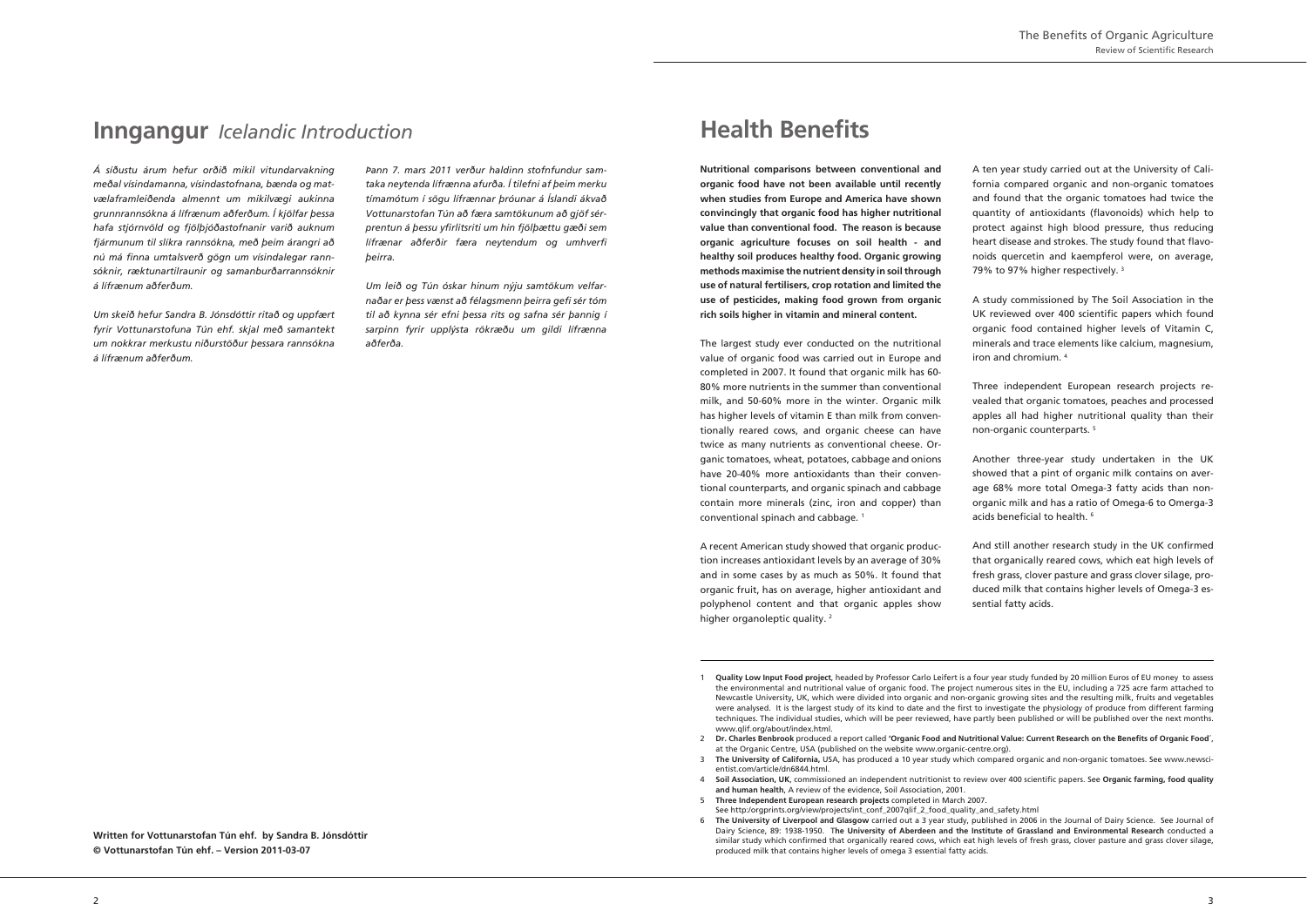**Drganic Agricultural Methods Build Healthy Soil by Forbidding the Use of Pesticides and Synthetic Fertilisers** 

#### **In Conventional agriculture**

#### **In Organic Agriculture**

Pesticides (herbicides, insecticides and fungicides) are used to control weeds, insect infestations and funguses. These chemical inputs destroy the microbes in soil and consequently the mineral and vitamin content of food grown from it. Conventional food not only lacks essential nutrients, but poses risks to health from the presence of harmful pesticide residues. Conventional farmers have access to 440 active ingredient pesticides formulated over 4000 products. UK government figures show that between 1998-2001 at least 40% of fruit and vegetables in UK supermarkets contained pesticides. The British Medical Association say that due to the manner in which pesticide residues are stored in fatty tissues they may remain in the body for several years, with possible neurobehavioural and neurotoxic effects, mutagenicity, teratogenicity, carcinogenicity, and allergic and other immuno-regulatory disorders. Pesticide residues in food such as organophosphates are linked with cancers, foetal abnormalities, chronic fatigue syndrome, Parkinsons, allergies, (especially in children), and breast cancer in women. The US government has linked pesticide residues to the top three environmental cancer risks.

#### **In Organic agriculture**

Synthetic fertilisers are not allowed in organic growing and pesticides are not allowed except in exceptional circumstances. Organic certification in the UK permits the use of only 4 pesticides of natural origin or made from simple chemicals. Only 10 tons of the 4 permitted pesticides were used on UK organic farms in 2003, as opposed to 31,000 tons of pesticides used on conventional farmland.

**Drganic Growing Methods Use Crop Rotation and Natural Organic Matter as Fertiliser Which Produces Healthy** Soil

#### **In Conventional Agriculture**

The intensive use of land in conventional agriculture depletes the soil and the nutrients in food grown from it. A study carried out by the Ministry of Agriculture, Fisheries and Food (MAFF) in the UK over a period of 50 years, from 1940-1991 showed a 12-76% decline in the trace mineral content of UK fruits and vegetables. Crops grown conventionally are often planted on the same fields for more than one year, and mono-cropping (growing the same crop on the same field every year) is all too often practised. To restore soil content, chemical fertilizers are applied. The high nitrogen levels in synthetic fertilisers make vegetables and fruits grow bigger more quickly which increases water uptake. High water content and rapid growth rates not only dilute nutrient density in food, but also reduce taste. It is increasingly suspected that diets full of such foods promote over eating. People eat more if that is necessary to acquire needed nutrient levels, and the 'satisfaction' levels once gained through eating tasteful food are now being replaced with the 'satisfaction' gained from over eating.

#### **In Organic Agriculture**

In organic food production the land is 'rested' and renewed. Food crops are 'rotated' every growing season so that the same crop is not grown on the same land each year. The soil is enriched with the use of natural fertilisers like manure and 'cover crops' (clover and legumes) which fix nitrogen naturally. Manure is used in accordance with strict guidelines, and clover and legumes crops are planted alternatively with food crops (in between growing seasons) and ploughed into the soil to improve nitrogen levels and the growth of soil microbes. These natural fertilisers promote normal growth rates (and normal water intake) which produce vegetables and fruits with compact cellular structures which concentrate taste and nutrient density. Higher nutrient density in organic food gives more vitamins and minerals per ounce than conventional foods thereby reducing the need to over consume. The taste premium in organic food provides eating gratification and lessens the need to obtain 'satisfaction' from over eating.

**Drganic Animal Production Forbids Use of Growth Hormones and Limits** *Use of Medicines* 

#### **In Conventional Agriculture**

Conventional animal farms often use antibiotics as 'growth promoters'. This widespread practice has greatly increased levels of antibiotic resistance in humans. Over use of antibiotics causes bacteria to become resistant to them making antibiotics administered as medicines ineffective. Hospitals now struggle to control simple infections that standard antibiotics used to cure. Animals conventionally bred are fed chemically produced feed crops which can result in less healthy animals with a greater need for medical treatment, - adding to the health risks posed to consumers from eating meat, milk and eggs.

#### **In Organic Agriculture**

Organic standards do not allow the use of antibiotics as growth hormones. Medicine use of all kinds is highly regulated by organic standards to reduce health risks to animals and the food supply.

Organic Production Standards Forbid the Use of Genetically Modified Organisms (GMO´s) for Both Environmental and Health Reasons

#### **In GM Agriculture**

The biotech industry has waged a massive propaganda campaign to promote GM food as 'substantially equivalent' to conventional food and therefore 'the same' as conventional food. This is a presumption with no scientific validity. GM technology uses imprecise and unpredictable techniques which can produce changes in the genetic make-up of GM plants and the food grown from them - resulting in new proteins which can cause toxic or allergenic reactions. 'Substantial equivalence' tests do not look for these new proteins, and therefore it cannot be claimed that GM food is safe to eat or that it is 'equivalent' to conventional food .

Organic standards worldwide outlaw the use of GMO's on the basis that they have the potential to harm both the environment and human and animal health. No tests have been conducted to assess the health risks to humans from eating GM food even though GM food contains genes that have never been part of the human diet - and in spite of the fact that the techniques used in GM technology can cause unintended mutations to the genetic make-up of plants and the food grown from them. While GM food has not been tested on humans, no less than thirteen animal studies have been carried out in recent years by independent scientists which showed serious damage to virtually every major organ of laboratory animals fed GM feed. Organic standards reject GMO's for environmental reasons. GM crops, wherever they have been grown in the world, have contaminated conventional and organic crops with GM DNA. Genetic damage cannot be reversed once released into the environment and contamination incidents cannot be rectified. No containment methods employed to date have prevented GM crops from escaping into the environment and contaminating other crops and the wider environment. GM contamination crises are so common that there is an entire website devoted to incidents worldwide. See www.gmocontaminationregister.org.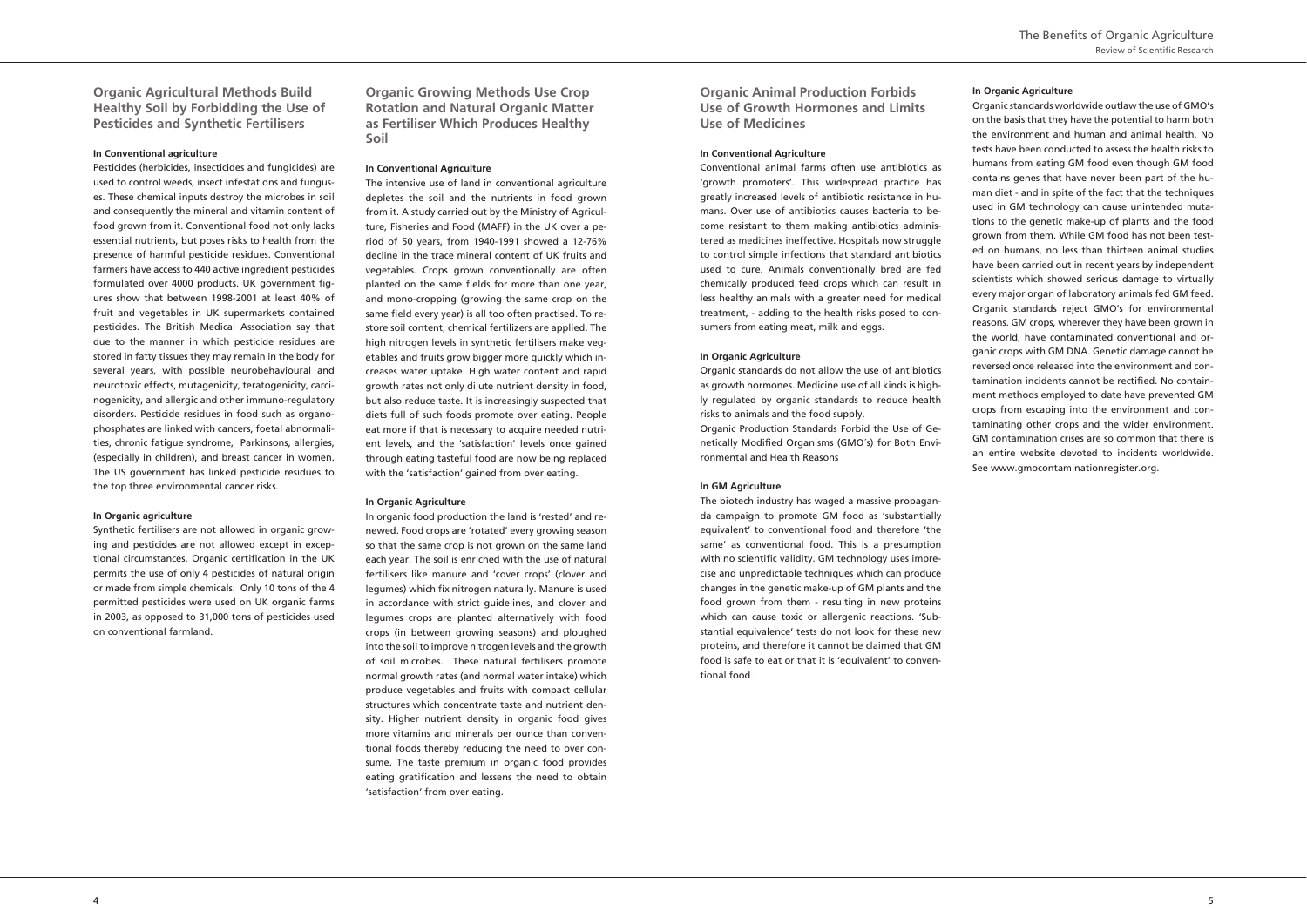## **Ecological Benefits**

It has long been known that organic farming meth**data benefit the environment more than conventional farming practices, but the contribution organic agri** $x$  culture can make to solving the problems of global **laby loog and feeding the world have only recently been** evaluated.

### **Global Warming and Carbon Sequestration**

## **Economic Benefits**

#### **Drganic Farming May Attract Lucrative 'Carbon Credits'**

### **Drganic Systems Conserve Energy and Save Money**

### **82 Earmers Can Profit by Converting to Organic**

Organic agriculture helps combat global warming by capturing atmospheric carbon dioxide, CO2, and incorporating (sequestering) it into the soil - whereas conventional farming exacerbates the greenhouse effect by producing a net release of carbon into the atmosphere. Scientists are not clear on the precise mechanisms which make organic farming methods more successful than conventional ones for 'fixing' carbon into soil, but they believe that organic methods which build organic matter in soil, with carefully controlled applications of composted animal manure and with ploughing in cover-crops like legumes and clover, are part of the answer. They believe these natural inputs contain the right carbon-to-nitrogen ratio which promotes gradual decomposition which holds onto carbon. They also suspect that crop rotation practices employed in organic farming may help keep the carbon-nitrogen ratio balanced and contribute to carbon sequestration. One study headed by Dr. David Douds at the Rodale Institute, USA, believes that healthy mychorrizal fungi populations in organic systems slow down decomposition which enables organic soils to hold carbon. Scientists believe conventional farming fails to sequester CO2 because it's systems (which use chemical inputs and mono-cropping) deplete the organic content of soil which encourages rapid decomposition, releasing carbon into the atmosphere.

In 1981, a 23 year study was launched by The Rodale Institute, USA. It was called The Rodale Institute Farming Systems Trial, and was designed to compare organic farming systems with conventional farming systems. The study made unexpected and radical discoveries:

1. Over the 23 year trial period there was a 15% to 28% increase in soil carbon in organic systems, with virtually no increase in non-organic systems.

- 2. The study found that farmlands (soils) are better 'carbon sinks' than forests (foliage), and that organic farmlands sequester more carbon than conventional farmlands. It estimated that soil holds more than twice as much carbon as does terrestrial vegetation (forests) – and that organic farm soils which are rich in natural organic matter are better able to capture carbon than conventional farm soils which are typically depleted of organic matter.
- 3. It concluded that farmland is a more secure long term 'sink' for carbon than forests because forests are subject to logging and wildfires.
- 4. The study produced some dramatic statistics which demonstrate how important organic farming may be to redressing the problems of climate change. The amount of carbon that soil can sequester depends on the climate and soil type, but the study found that America could meet ¾'s of its Kyoto Treaty reductions in carbon emissions if it converted the 160 million acres of corn and soya grown there to organic production. (Multiplying 3,670 pounds of captured CO2 per acre times the 160 million acres mentioned, yields a potential CO2 capture on the order of 293 million tons per year – or  $\frac{3}{4}$ 's of the reductions required by the Kyoto Treaty.) www.newfarm. org./depts/NFfields\_trials/1003/carbonsequest. shtml or www.rodaleinstitute.org

### **Drganic Systems Capture More Carbon Than Conventional No-Till Systems**

Conventional farming systems utilize a no-till regime where weeds are removed by pesticides rather than ploughing. Organic systems do not use pesticides but remove weeds by tilling the soil. It is known that disturbing soil allows carbon to escape into the atmosphere, and it has therefore been assumed that conventional no-till systems sequester more carbon than organic systems. However, a study carried out by the Agricultural Research Service at the United States Department of Agriculture in 2007 found that organic farming systems beat no-till conventional systems for sequestering carbon. The study showed that addition of manure and cover crops (which hold carbon) in organic farming more than offset the losses from tillage. Over the nine year study, organic plots contained more carbon and nitrogen and yielded 18% more corn than conventional plots. See www.ars.usda.gov/ is/pr/2007/070710.html or www.ars.usda.gov. An FAO report, May 3-5 2007, called Organic Agriculture and

Food Security, estimates that organic agriculture could double soil carbon sequestration in livestock based systems and decrease green house gases (CO2, nitrous oxide, methane) by 48-60%. www.fao.org/organicag

### **Drganic Farming Can Feed the World**

The chemical companies that produce pesticides and synthetic fertilisers and the biotech industry which has developed high-tech GM seeds contend that organic agriculture is 'old fashioned' and cannot be relied on to produce enough food to feed the world's growing populations. These multi-national seed and chemical companies have vast commercial investments in global agriculture and have sustained a long campaign to convince the public and politicians that the future of agriculture is only secure with the use of high-tech, high-put, high-cost agricultural systems. Recent studies show them wrong.

Researchers at Michigan University, USA, developed models to compare yield ratios between organic and conventional crops in developed and in undeveloped countries. It was discovered that in developed countries properly managed organic farms produced yields almost equal to conventional yields. However, in developing countries, food production could double or triple using organic farming methods. The study produced models which showed that organic methods could produce enough food on a global per capita basis to sustain the current human population, and potentially an even larger population, without increasing the agricultural land base. www.ns.umich.edu/ htdocs/releases/story.php?id=5936

An FAO report, May 3-5 2007, called Organic Agriculture and Food Security, concluded that in developing countries, food quality, quantity and availability in urban areas are enriched by organic market gardens where local produce is sold to international markets and domestic supermarkets. This reduces dependence on cheap subsidized food imports, which are projected to rise to more than 160 million tonnes by the year 2010. Farming organically can also reduce dependency on multinational chemical and seed companies whose expensive chemical inputs and seeds often bankrupt poor farmers. Organic practices would help farmers to retain control of their food security by allowing them to save seeds from one season to be used the following season and by encouraging them to develop indigenous seed types suitable to local and regional climates and soils. www.fao.org/organicag

Policy mechanisms by which farmers and landowners can quantify the carbon sequestered on their properties are being investigated internationally. These schemes will enable farmers to apply for payments from regional or federal governments for ecosystem services, or allow them to participate in 'carbon-trading' markets which are fast emerging in the European Union and elsewhere. Carbon trading could become big business world-wide and could provide substantial income for farmers who can demonstrate that their land sequesters carbon. Organically farmed land, which research proves captures more CO2 than conventionally farmed land, (and more than forests), stand to gain financially. See www.newfarm.org./ depts/NFfields\_trials/1003/-carbonsequest.shtml & www.rodaleinstitute.org.

A study conducted by Dr. David Pimentel of Cornell University found that organic farming systems use just 63% of the energy required by conventional farming systems, largely due to the massive amounts of energy required to synthesize nitrogen fertiliser (used extensively in conventional farming). He calculates that organic farming sequesters more carbon than it emits, but that conventional agriculture emits more carbon than it sequesters. In conventional farming the minimal carbon gains have to be subtracted from the excessive carbon losses – while in organic agriculture there is a net gain. See www.newfarm.org./depts/NFfields\_trials/1003/-carbonsequest.shtml. An FAO report calculates that organic management systems have decreased the use of fossil fuels by between 10- 70% in Europe and 29-37% in the USA. www.fao.org/ organicag

A study conducted at the Swan Lake Research Farm in Minnesota, USA analysed both the economic risks and transition effects of converting to organic farming. Computer simulation projected costs, yields and risks over a 20-year period using yield and economic data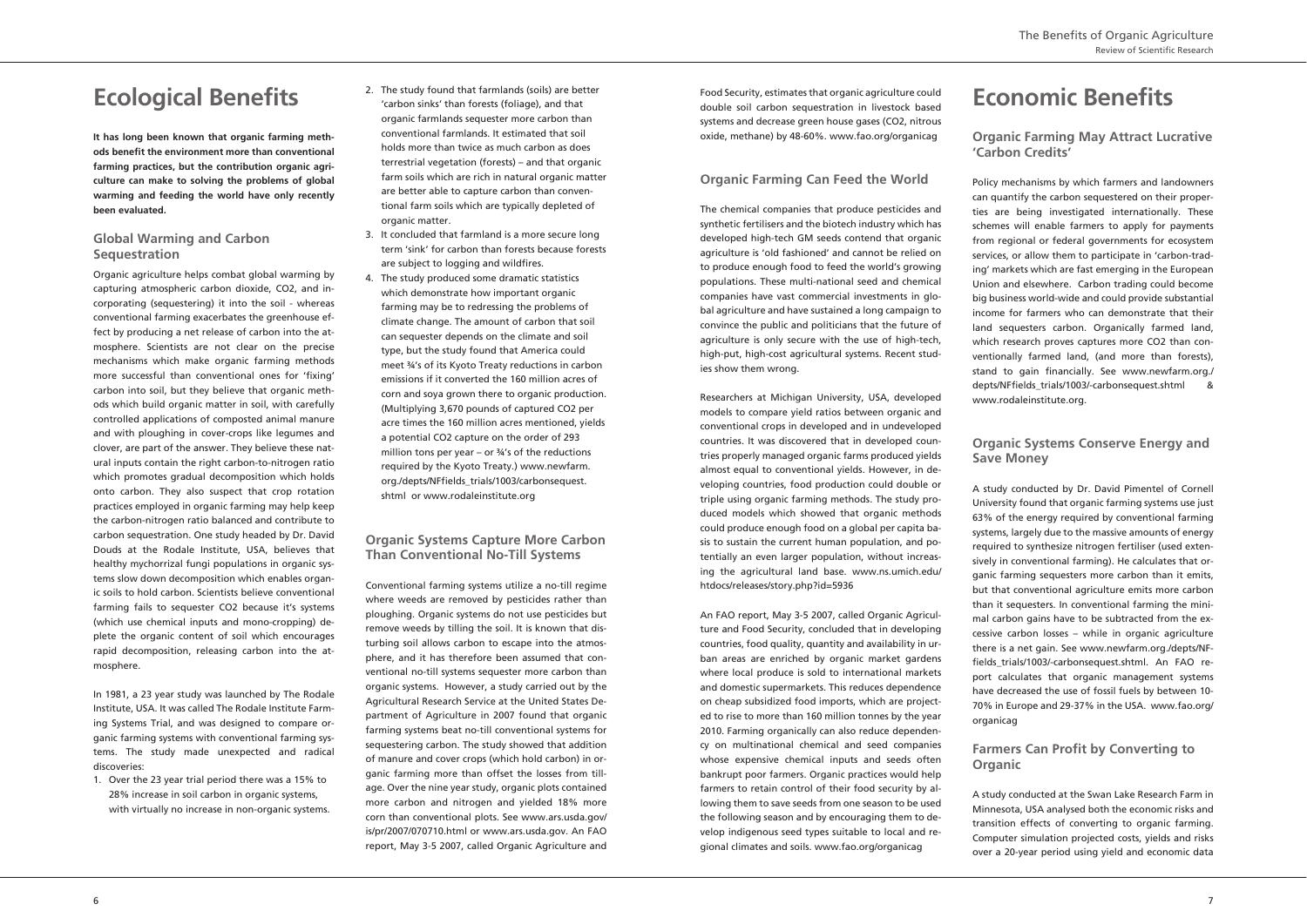### **The IAASTD Report - FAO Report April 2008**

from the 4 year study, as well as crop price records of recent years. Records showed that organic crops fetched much more than conventional crops: soybeans, up to USD (dollar) 14 more per bushel; corn, up to USD 3 more; and wheat, up to USD 5 more. Another computer model projected that farmers would net an average of USD 50 to USD 60 more per acre a year by going organic, even with the highest transition costs. The organic price premium would outweigh the initial higher costs and possibly lower yields, even if organic prices were to drop by half. www.ars.usda.gov/is/pr/2006/060725.htm

## **FAO** Studies

 **Two important reports from United Nations Food and Agriculture Organisation (FAO) demonstrate how the** *<u>x</u>* **world can benefit nutritionally, ecologically and economically from organic agriculture.** 

#### *<u>Organic Agriculture and Food Security</u>*  $-$  **FAO Report May 3-5 2007**

The United Nations Food and Agricultural Organisation (FAO) came out in favour of organic agriculture in its report, Organic Agriculture and Food Security, by stating that organic agriculture can address local and global food security challenges. An FAO official stated that organic farming is "a holistic production management system that avoids the use of synthetic fertilisers and pesticides and genetically modified organisms, minimises pollution of air, soil and water, and optimises the health and productivity of plants, animals and people".

Report at: www.fao.org/organicag Comments and summary at: www.i-sis.org.uk/FAO-PromotesOrganicAgriculture.php

The FAO report identified major problems that are connected to conventional agriculture:

- 1. The use of chemical inputs is increasing yet grain production is falling
- 2. The cost of chemical inputs is increasing, but the price of food has fallen over the last five decades
- 3. Nutritionally related diseases are increasing.
- 4. Pesticide poisoning incidents are rising.
- 5. High input costs and use of new seed types is failing Third World farmers. They are increasingly going bankrupt, deserting the land and migrating to cities where they become unemployed and impoverished.

The FAO report concludes that organic agriculture offers an alternative food system that improves agricultural performance to better provide access to food, nutritional adequacy, environmental quality, economic efficiency and social equity. Having considered and studied many research inputs from organisations in America and Europe, the report recommend a switch to organic agriculture especially for poor developing countries:

- 1. The conversion of global agriculture to organic farming, without converting wild lands for agricultures and using nitrogen fertilisers, would result in a global agricultural supply of 2,640 to 4,380 Kcal/day/person. These conclusions came from a research team led by Catherine Badgley at the University of Michigan, based on extensive review of the evidence from both the developed and developing world. (Report entitled Scientists Find Organic Agriculture Can Feed the World and More.)
- 2. Organic Management systems have doubled yields in arid and degraded soils in Tigray, Ethiopia. (Report entitled The Tigray Project and Organic Production for Ethiopia). Alexander Mueller, the FAO assistant director-general praised the research, and noted that as the effects of climate change are expected to hurt the world's poorest, a shift to organic farming could be beneficial to cope with the rising number of global hungry.
- 3. Recommendations arising from the FAO report feed directly into the framework for the Right to Adequate Food and also into the Millennium Development Goal (MDG1) for reducing hunger and poverty, MDG7 for environmental sustainability, and MDG8 for global partnerships with emphasis on hidden, acute or chronic hunger.
- 4. FAO statistics show that organic farming is no longer a niche market within developed countries, but a vibrant commercial system practiced in 120 countries, covering 31 million hectares of cultivated land plus 62 million hectares of certified wild harvested areas. The organic market was worth USD 40 billion in 2006 and expected to reach USD 70 billion by 2012.
- 5. Evidence presented to the FAO by the Danish Research Centre for Food and Farming confirm the potential of a new organic farming paradigm to secure more than enough food to feed the world, and with reduced environmental impacts. They suggest that a 50% organic conversion by 2020 in the food exporting regions of North America and Europe would have little impact on the availability and prices of food.

This report was the most comprehensive and rigorous global study ever done on agricultural science and technology. The report was conducted by The International Assessment of Agriculture Science and Technology for Development (IAASTD) which consulted over 400 scientists from more than 80 countries and was sponsored by five United Nations Agencies (FAO, GEF, UNDP, UNEP, UNESCO), the World Bank and the World Health Organisation. Sixty governments and about fifty NGO's met in April 2008 to sign up to the reports findings. All sixty governments approved the report with the exception of three nations – USA, Canada and Australia . These countries, all of which are heavily committed to growing GM crops, declined to sign the report because the report findings were sceptical about the role GM Agriculture could play in the future of global agriculture.

The report concluded that organic agriculture had much to offer regarding agricultural models for the future, but failed to endorse GM crops. The report stressed that GM crops concentrate control of global agriculture in the hands of multinational companies which drives up the costs of seeds and chemical inputs, inhibits independent research, and undermines local farming practices by forbidding farmers to save seeds. It noted that GM crops have not succeeded in raising crop yields and that the risks to the environment and human and animal health are as yet fully understood or assessed.